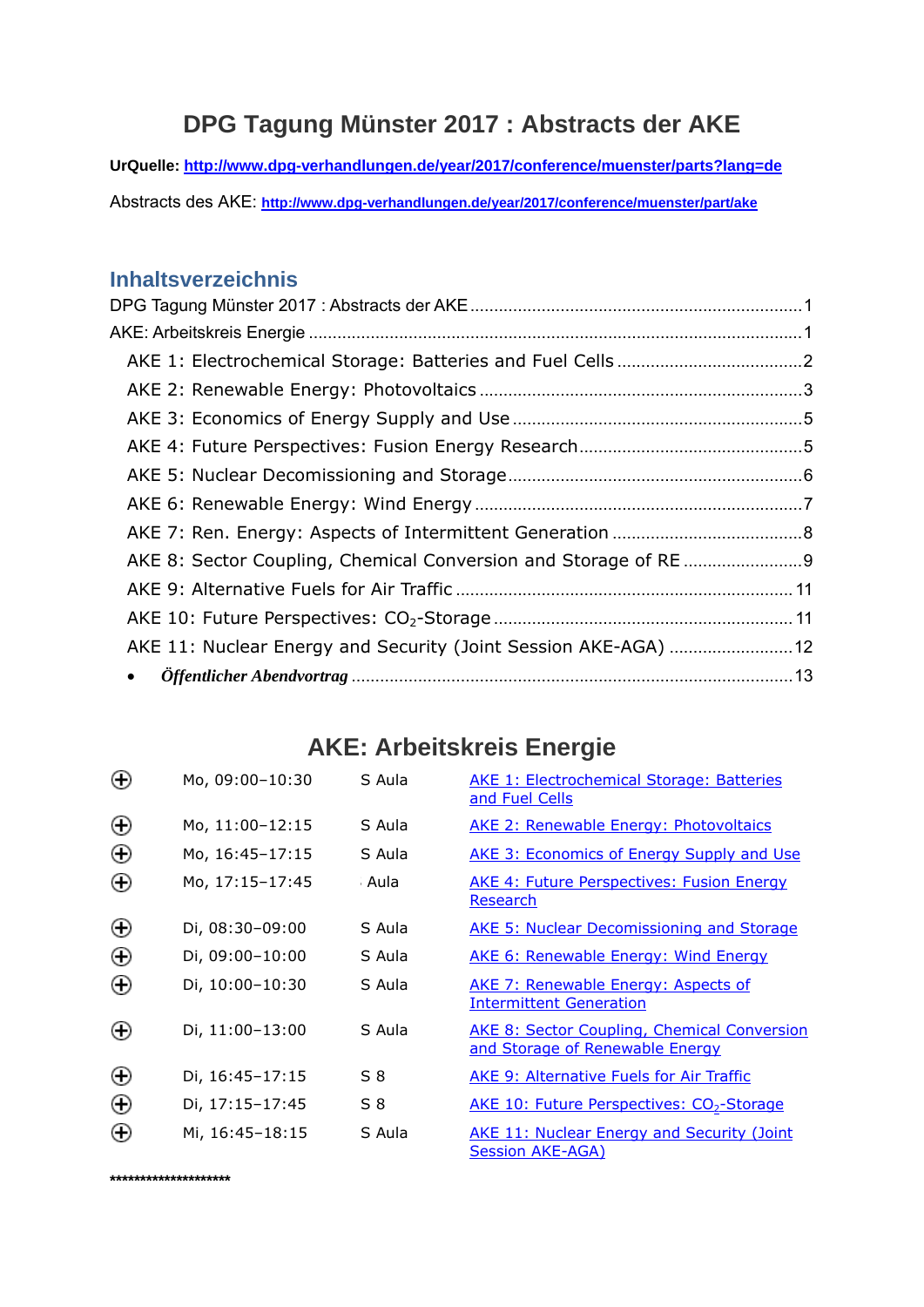#### <span id="page-1-0"></span>**AKE 1: Electrochemical Storage: Batteries and Fuel Cells**  <http://www.dpg-verhandlungen.de/year/2017/conference/muenster/part/ake/session/1> [Mo](http://www.dpg-verhandlungen.de/year/2017/conference/muenster/part/ake/session/1/contribution/1)ntag, 27. März 2017, 09:00–10:30, S Aula

⊖ 09:00 AKE 1.1 Hauptvortrag: **Energy Density, Lifetime and Safety - Not Only** [an Issue of Lithium Ion Batteries](http://www.dpg-verhandlungen.de/year/2017/conference/muenster/part/ake/session/1/contribution/1) - • MARTIN WINTER, FALKO SCHAPPACHER, MARKUS BÖRNER, and ALEX FRIESEN

**Energy Density, Lifetime and Safety - Not Only an Issue of Lithium Ion Batteries**  $-$  • MARTIN WINTER<sup>1,2</sup>, FALKO SCHAPPACHER<sup>1</sup>, MARKUS BÖRNER<sup>1</sup>, and ALEX FRIESEN<sup>1</sup>  $-$ <sup>1</sup>MEET Battery Research Center, Westfälische Wilhelms-Universität Münster, Corrensstraße 46, 48149 Münster, Germany  $-$  <sup>2</sup>Helmholtz Institute Münster (HI MS), IEK-12, Forschungszentrum Jülich GmbH, Corrensstraße 46, 48149 Münster, Germany

Lithium ion batteries (LIBs) became the most important rechargeable electrochemical energy-storage system for portable consumer electronics devices and are presently advancing to a key technology for enabling the broad commercial launch of electric vehicles (EV). For a broad acceptance of this technology and a market breakthrough of EVs several issues have to be addressed to overcome customers' objections against this technology. The cruising range and hence the energy density (Wh/L) and specific energy (Wh/kg), respectively, is a most crucial parameter. Different cell chemistries are discussed as alternative for LIB to increase the energy density, but the advantages and disadvantages (e.g. energy density, lifetime and safety) of these so-called Post-LIB systems and other alternatives with respect to LIBs and advanced LIBs have to be compared carefully.

In this presentation, we will highlight the most recent findings in view of practically realizable specific energies and energy densities of various battery chemistriesas well as the safety and aging characteristics of LIBs and will compare it with state of the art technologies.

⊝

09:30 AKE 1.2 Hauptvortrag: [Next Generation Batteries: Hopes and Problems](http://www.dpg-verhandlungen.de/year/2017/conference/muenster/part/ake/session/1/contribution/2) — •ARNULF LATZ and TIMO DANNER

**Next Generation Batteries: Hopes and Problems — •**ARNULF LATZ<sup>1,2,3</sup> and TIMO DANNER<sup>1,2</sup>  $-$  <sup>1</sup>Helmholtz Institute Ulm for Electrochemical Energy Storage, Ulm, Germany  $-$  <sup>2</sup>German Aerospace Center, Stuttgart, Germany  $-$  <sup>3</sup>University of Ulm, Institute for Electrochemistry, Ulm, Germany

The demand for batteries with higher energy densities and higher power densities is continously rising. Although lithium ion technology made huge progress in recent years, it is to be expected that new chemistries and new battery designs are necess ary to meet the expectations of society and politics for the performance of batteries e.g. i n electromobility applications or as stationary storage devices. The list of possible candidates for the next generation battery is large and still growing every year. Based on simple theoretical calculations there are huge hopes that dramatically improved battery designs should be possible. But since batteries are intrinsic unstable nonequilibrium systems, each new material combination and each new battery design has to overcome its specific scientific challenges before a stable and safe battery with a sufficiently long lifetime is created. In the presentation, first an overview over some of the most promising and most interesting candidates for next generation batteries is given. Then we show at the example of sulfur based batteries how some of the scientific challenges of next generation batteries can be investigated with the help of theory based modeling and simulation techniques.

10:00 AKE 1.3 Hauptvortrag: [Fuel Cells - A complement and an Alternative to](http://www.dpg-verhandlungen.de/year/2017/conference/muenster/part/ake/session/1/contribution/3)  [Batteries on the Path to Application](http://www.dpg-verhandlungen.de/year/2017/conference/muenster/part/ake/session/1/contribution/3) — •K. ANDREAS FRIEDRICH

**Fuel Cells - A complement and an Alternative to Batteries on the Path to Application** — •K. ANDREAS FRIEDRICH — German Aerospace Center (DLR), Institute of

⊖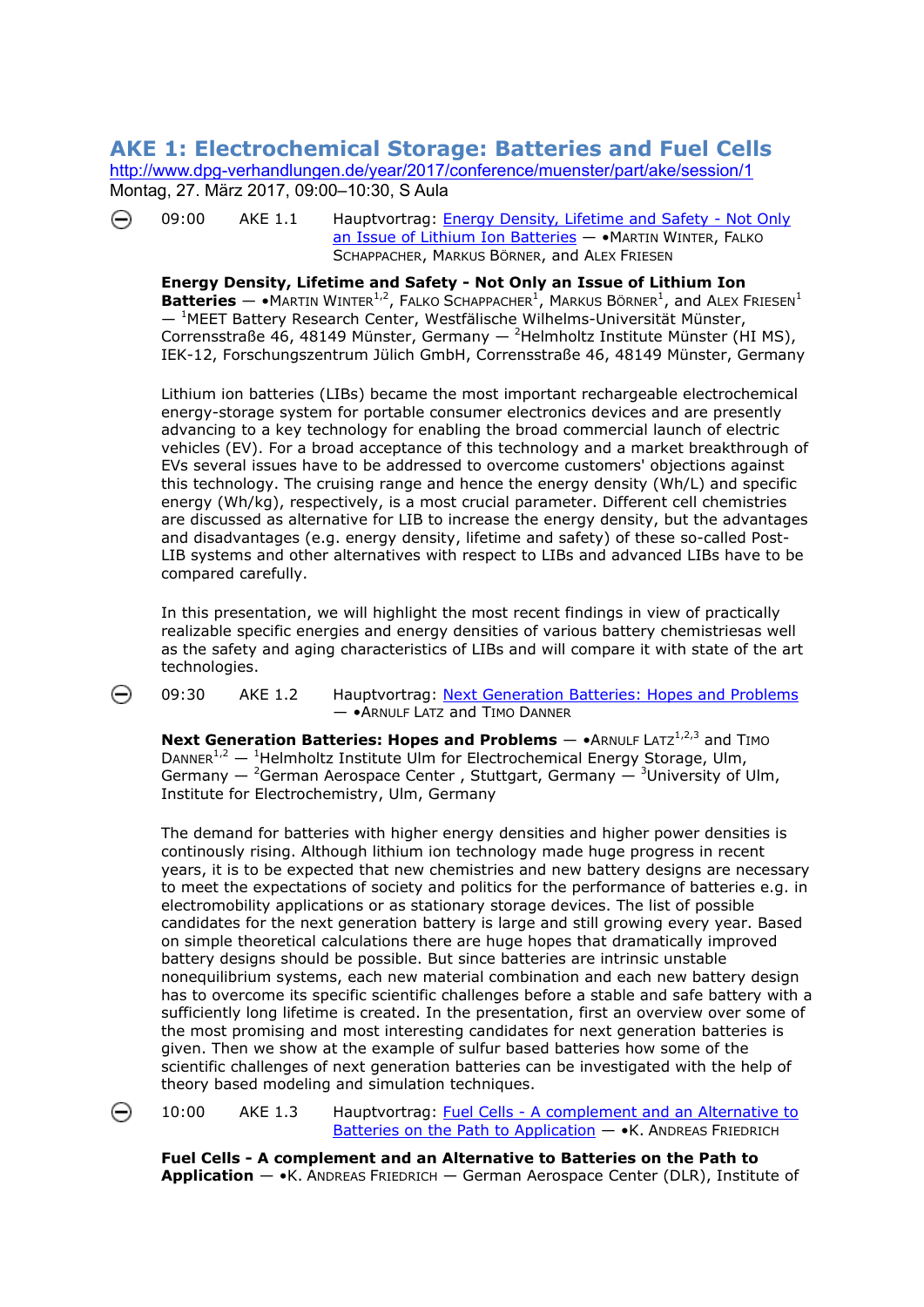<span id="page-2-0"></span>Engineering Thermodynamics, Pfaffenwaldring 38-40, Stuttgart 70569, Germany

Fuel cells are acknowledged as essential parts of the necessary transition of the energy system as required by the commitments to climate protection in the frame of COP21 and COP22. Fuel cell development has reached an advanced maturity stage as demonstrated by the first series cars from Asian manufacturers, the approaching commercialization of stationary systems in Europe as well as the successful market penetration of residential fuel cell systems in Japan. With the advancement of fuel cell application in cars a concurrent built-up of a hydrogen refueling infrastructure is needed. The first hydrogen infrastructure areas are located in California, Germany and Japan. In order to achieve a global reach, however, much more efforts worldwide are needed. In this presentation an overview over the state-of-art of fuel cells, with a focus on polymer electrolyte membrane (PEMFC) and solid oxide fuel cells (SOFC) is given accompanied by a critical assessment of achievements and challenges. The advantages and disadvantages in comparison to other technologies, in particular batteries, is discussed. The system design of a hybrid fuel cell with a battery exhibits many beneficial properties that will be described. Finally, some applications are highlighted, e.g. propulsion of aircraft, in which fuel cells are a necessity to achieve the requirements.

\*\*\*\*\*\*\*\*\*\*\*\*\*\*\*\*\*\*\*

# **AKE 2: Renewable Energy: Photovoltaics**

<http://www.dpg-verhandlungen.de/year/2017/conference/muenster/part/ake/session/2> Montag, 27. März 2017, 11:00–12:15, S Aula

⊖

11:00 AKE 2.1 Hauptvortrag: [Roadmap and roadblocks for multi-junction](http://www.dpg-verhandlungen.de/year/2017/conference/muenster/part/ake/session/2/contribution/1)  [device technology based on metal halide perovskites](http://www.dpg-verhandlungen.de/year/2017/conference/muenster/part/ake/session/2/contribution/1) — •EVA UNGER

**Roadmap and roadblocks for multi-junction device technology based on metal halide perovskites**  $-$  •EVA UNGER  $-$  Department of Chemistry, Lund University, Lund, Sweden — Helmholtz Center Berlin for Materials and Energy, Berlin, Germany

Solar cells based on metal-halide perovskite semiconductors inspire high hopes for efficient low-cost solar cell technology. These materials are promising to realize efficient tandem solar cell technology compatible with conventional solar cell technology based on silicon. Multi-junction solar cell devices with efficiencies exceeding 30% could be achieved by boosting silicon solar panels with a device based on absorber materials with optical band gaps of about 1.7 eV. In this respect, the ease of tuning the optical properties of metal halide perovskite materials and the possibility to achieve highly efficient devices entirely by solution-based deposition methods make this class of evolving semiconductors an ideal case to develop low-cost and scalable multi-junction device technology. This talk will give an overview over the state of the art and current performance metrics of metal-halide perovskite device technology. Close to the ideal band gap for absorbers for tandem solar cell stacks of 1.7 eV, the onset of photo-induced halide migration becomes limiting to the open circuit voltage indicating an intriguing but potentially hampering intrinsic properties of metal halide perovskites to their application in solar energy conversion devices.

⊖

11:30 AKE 2.2 [Highly Stable and Efficient Perovskite Solar Cells Via Multication](http://www.dpg-verhandlungen.de/year/2017/conference/muenster/part/ake/session/2/contribution/2)  [Engineering](http://www.dpg-verhandlungen.de/year/2017/conference/muenster/part/ake/session/2/contribution/2) — •MICHAEL SALIBA, ANDERS HAGELDT, and MICHAEL **GRAFTZEL** 

**Highly Stable and Efficient Perovskite Solar Cells Via Multication Engineering** — •MICHAEL SALIBA, ANDERS HAGELDT, and MICHAEL GRAETZEL — EPFL, Lausanne, Switzerland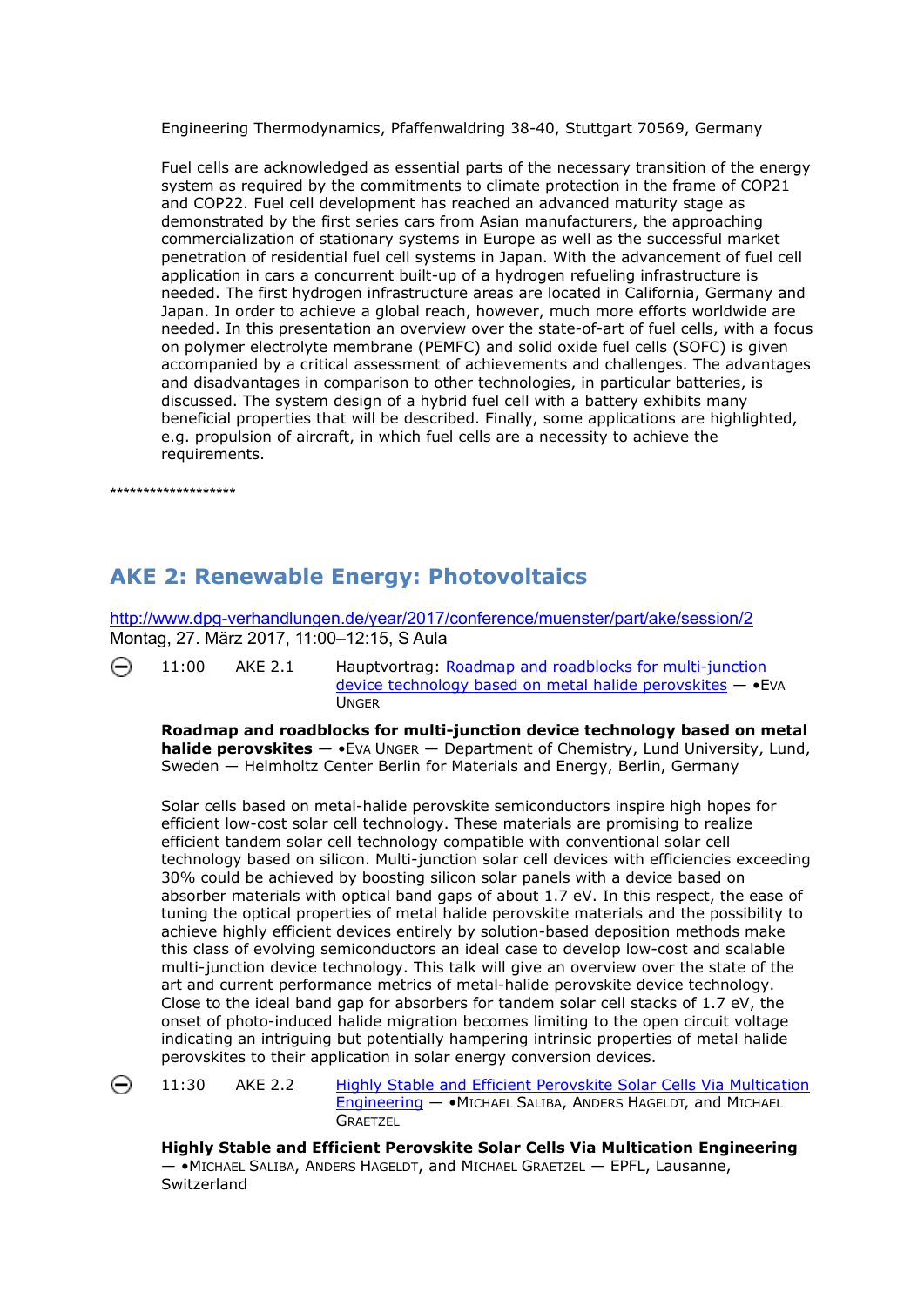Perovskites have emerged as low-cost, high efficiency photovoltaics with certified efficiencies of 22.1%. The perovskites used for solar cells have an ABX3 structure where the cation A is methylammonium (MA), formamidinium (FA), or Cs; the metal B is Pb; and the halide X is Br or I. Unfortunately, single-cation perovskites often suffer from phase, temperature or humidity instabilities. This is particularly noteworthy for CsPbX3 and FAPbX3 showing a photoinactive yellow phase at room temperature instead of the more desired photoactive black phase.

Here, we investigate triple cation (with Cs, MA, FA) perovskites resulting in significantly improved reproducibality and stability. We then use multiple cation engineering as a strategy to integrate the seemingly too small Rb (that never shows a black phase as a single-cation perovskite) to study novel multication perovskites.

One composition containing Rb, Cs, MA and FA resulted in a stabilized efficiency of 21.6%. The open-circuit voltage of 1.24 volts at a band gap of 1.63 eV leads to a very small loss-in-potential of 0.39 V, versus 0.4 V for commercial silicon cells. Polymercoated cells maintained 95% of their initial performance at 85°C for 500 hours under full solar illumination and maximum power point tracking.(1)

(1) Saliba et al., Incorporation of rubidium cations into perovskite solar cells improves photovoltaic performance. Science (2016).

11:45 AKE 2.3 Growth-control of the ordered double-perovskite stucture in [\(Pr0.5Ba0.5\)CoO3](http://www.dpg-verhandlungen.de/year/2017/conference/muenster/part/ake/session/2/contribution/3)[−δ](http://www.dpg-verhandlungen.de/year/2017/conference/muenster/part/ake/session/2/contribution/3) [thin films](http://www.dpg-verhandlungen.de/year/2017/conference/muenster/part/ake/session/2/contribution/3) — •GUNKEL FELIX, HAUSNER CLEMENS, DAVID N. MÜLLER, DANIEL BICK, LEI JIN, CHUNLIN JIA, THEO SCHNELLER, ILIA VALOV, and DITTMANN REGINA

Growth-control of the ordered double-perovskite stucture in (Pr<sub>0.5</sub>Ba<sub>0.5</sub>)CoO<sub>3-δ</sub>  $\tanh$  films  $\bullet$ Gunkel Felix<sup>1</sup>, Hausner Clemens<sup>2</sup>, David N. Müller<sup>2</sup>, Daniel Bick<sup>1</sup>, Lei Jin<sup>3</sup>, CHUNLIN JIA<sup>3</sup>, THEO SCHNELLER<sup>1</sup>, ILIA VALOV<sup>2</sup>, and DITTMANN REGINA<sup>2</sup> — <sup>1</sup>Institute of Electronic Materials (IWE2), RWTH Aachen University  $-$  <sup>2</sup>Peter Grünberg Institut, Forschungszentrum Jülich GmbH  $-$  <sup>3</sup>Ernst Ruska-Centre for Microscopy and Spectroscopy with Electrons, Jülich

The complex oxide compound ( $Pr_0$ ,  $Ba_0$ ,  $SO_3$ <sub>−δ</sub> (PBCO) is considered an efficient catalytic oxide for oxygen evolution half-reaction (OER) taking place during water splitting operation. We discuss structural and electrical properties of epitaxial PBCO thin films serving a model systems for exploring the atomistic processes during OER. PBCO thin films are synthesized in a disordered and in an ordered double-perovskite crystal structure by controlling the growth temperature during pulsed laser deposition. The thin films are fabricated with defined surface morphologies and crystal orientation. During the growth process, the transition from disordered to ordered phase can be monitored directly by means of electron diffraction (RHEED). The epitaxial thin films show catalytic activity comparable to their porous counter parts fabricated by chemical routes, making them ideal model templates for systematic studies. The ability to control the ordered double-perovskite phase of PBCO bears the potential to force the formation of structural oxygen vacancies within the lattice with atomic precision and to tailor active sites for OER on the nanoscale.

⊝

12:00 AKE 2.4 [Influence of the pH value of the dye on the electrical properties](http://www.dpg-verhandlungen.de/year/2017/conference/muenster/part/ake/session/2/contribution/4)  [of dye sensitized solar cells prepared with anthocyans](http://www.dpg-verhandlungen.de/year/2017/conference/muenster/part/ake/session/2/contribution/4) — •IRÉN JUHÁSZ JUNGER, SARAH VANESSA HOMBURG, HUBERT MEISSNER, THOMAS GRETHE, ANNE SCHWARZ-PFEIFFER, JOHANNES FIEDLER, ANDREAS HERMANN, TOMASZ BLACHOWICZ, and ANDREA EHRMANN

**Influence of the pH value of the dye on the electrical properties of dye sensitized solar cells prepared with anthocyans — •IRÉN JUHÁSZ JUNGER<sup>1</sup>, SARAH** VANESSA HOMBURG<sup>1</sup>, HUBERT MEISSNER<sup>1</sup>, THOMAS GRETHE<sup>2</sup>, ANNE SCHWARZ-PFEIFFER<sup>2</sup>, JOHANNES FIEDLER<sup>1</sup>, ANDREAS HERMANN<sup>1</sup>, TOMASZ BLACHOWICZ<sup>3</sup>, and ANDREA EHRMANN<sup>1</sup> - <sup>1</sup>Bielefeld University of Applied Sciences, Faculty of Engineering and Mathematics, Bielefeld (Germany)  $-$  <sup>2</sup>Niederrhein University of Applied Sciences, Research Institute for Textile and Clothing (FTB), Mönchengladbach (Germany)  $-$  3Silesian University of Technology,

⊖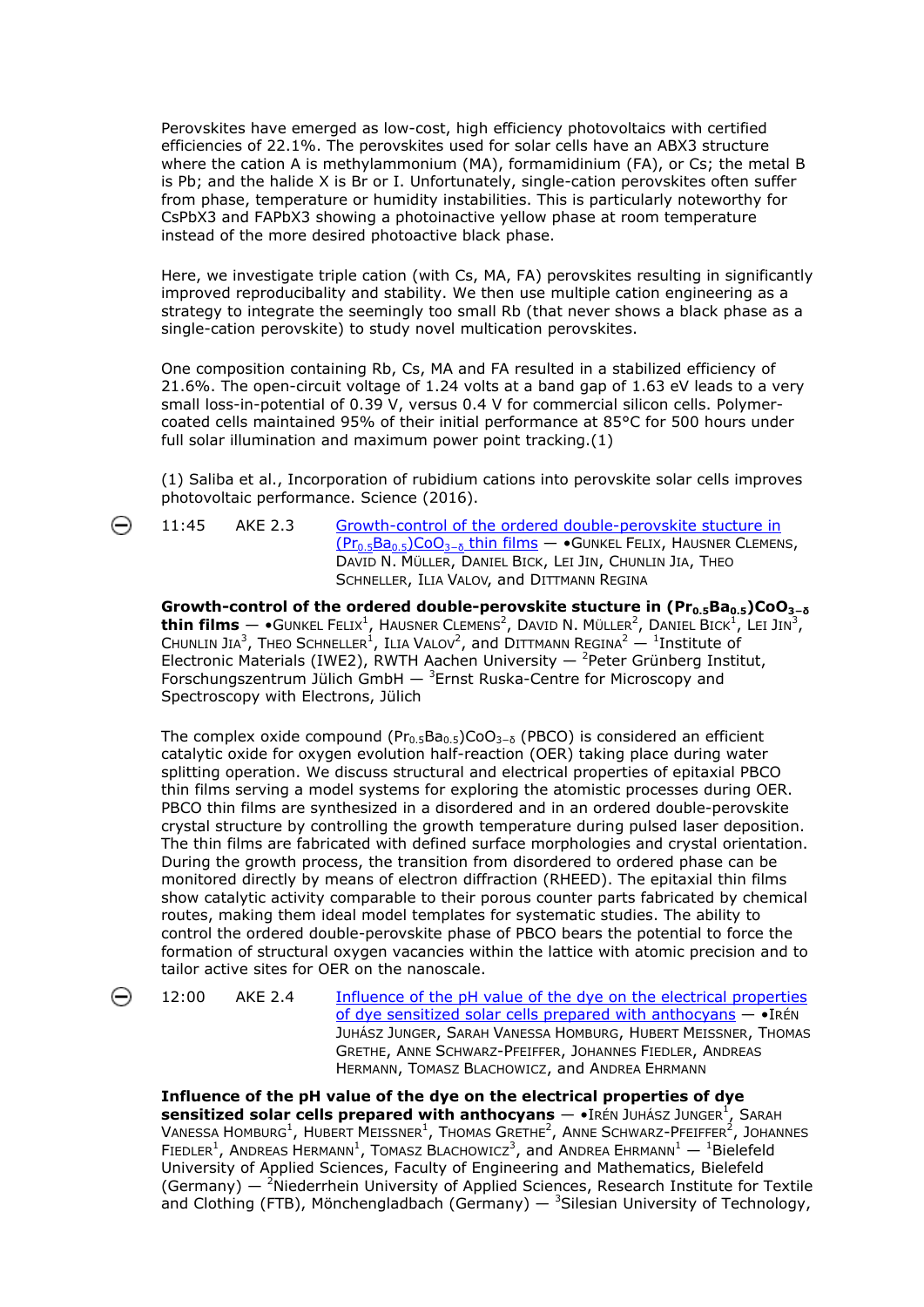<span id="page-4-0"></span>Institute of Physics - Center for Science and Education, Gliwice (Poland)

In recent years the harvesting of renewable energies became of great importance. This led to a rapid development of dye-sensitized solar cells which can be produced from cheap, low-purity materials. The best electrical properties are provided by cells prepared using synthetical, ruthenium based dyes. Unfortunately, most of them are toxic and expensive. The anthocyans extracted for example from hibiscus flowers yield a cheap and eco-friendly alternative to the toxic dyes, however, with a loss of solar cell efficiency. Our aim is to improve the conversion efficiency and the stability of solar cells prepared with anthocyans by changing the pH value of the dye. In order to find the optimal pH value, its influence on the solar cell properties is investigated.

\*\*\*\*\*\*\*\*\*\*\*\*\*\*\*\*\*\*\*\*\*\*\*\*\*\*\*\*\*\*\*\*

## **AKE 3: Economics of Energy Supply and Use**

<http://www.dpg-verhandlungen.de/year/2017/conference/muenster/part/ake/session/3> Montag, 27. März 2017, 16:45–17:15, S Aula

⊖ 16:45 AKE 3.1 Hauptvortrag: [Die Defizite der Energiewende](http://www.dpg-verhandlungen.de/year/2017/conference/muenster/part/ake/session/3/contribution/1) — •MANUEL FRONDEL

**Die Defizite der Energiewende** — •MANUEL FRONDEL — RWI Essen

Der Anteil der erneuerbaren Energietechnologien am deutschen Strommix lag Ende 2015 bei rund 30%. Das bedeutet gegenüber dem Anteil von weniger als 7% im Jahr 2000, in dem das Erneuerbaren-Energien-Gesetz (EEG) zur Förderung der Erneuerbaren eingeführt wurde, mehr als eine Vervierfachung. In keinem anderen Land der Welt wurde der Anteil der Erneuerbaren derart vorangetrieben. Doch was weltweit große Beachtung findet, hat einen sehr hohen Preis: Die Kosten für den Ausbau der erneuerbaren Energien in Deutschland nehmen stetig zu und liegen mittlerweile bei deutlich über 20 Mrd. Euro jährlich. Während viele armutsgefährdete Haushalte unter diesen Lasten zu leiden haben, wird immer mehr überschüssiger grüner Strom produziert, der wegen fehlenden Stromnetzen keine Abnehmer mehr findet. Um dies zu vermeiden und den künftigen Kostenanstieg für die Verbraucher zu dämpfen, sollte der weitere Ausbau der Erneuerbaren gedrosselt und mit dem Tempo des Netzausbaus in Deutschland synchronisiert werden.

\*\*\*\*\*\*\*\*\*\*\*\*\*\*\*\*\*\*\*\*

## **AKE 4: Future Perspectives: Fusion Energy Research**

<http://www.dpg-verhandlungen.de/year/2017/conference/muenster/part/ake/session/4> Montag, 27. März 2017, 17:15–17:45, S Aula

⊖ 17:15 AKE 4.1 Hauptvortrag: [Fusion Research - recent progress and](http://www.dpg-verhandlungen.de/year/2017/conference/muenster/part/ake/session/4/contribution/1)  [perspectives](http://www.dpg-verhandlungen.de/year/2017/conference/muenster/part/ake/session/4/contribution/1) — •ANTONIUS DONNÉ

**Fusion Research - recent progress and perspectives** — •ANTONIUS DONNÉ — EUROfusion, Garching, Germany

The European roadmap to the realisation of fusion electricity to the grid breaks the quest into eight missions. For each mission, it reviews the current status of research, identifies open issues, and proposes a research and development programme.

A long-term perspective on fusion is mandatory since Europe has a leading position in this field and major expectations have grown in other ITER parties on fusion as a sustainable and secure energy source. China, for example, is launching an aggressive programme aimed at fusion electricity production well before 2050. Europe can keep the pace only if it focuses its effort and pursues a pragmatic approach to fusion energy.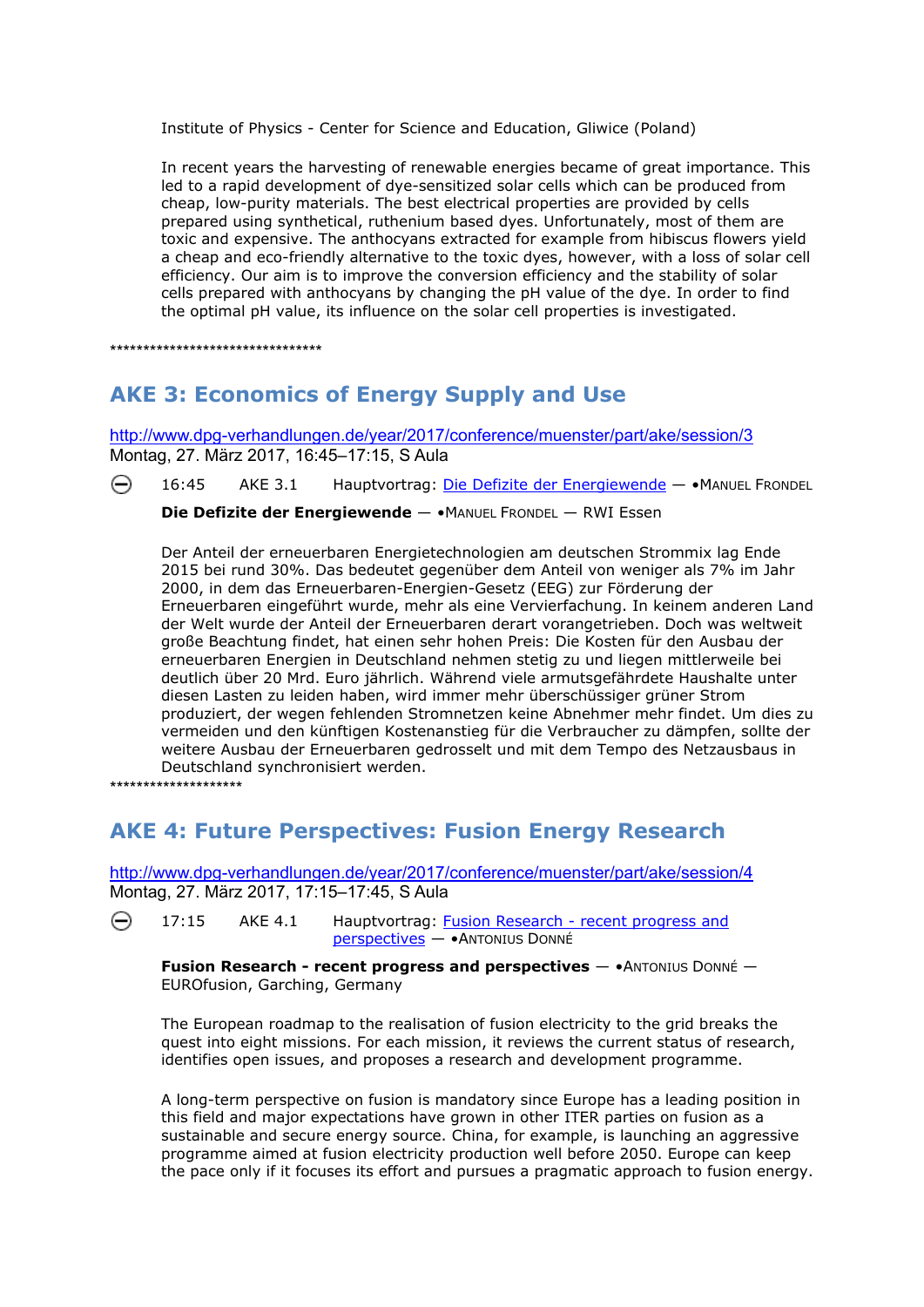<span id="page-5-0"></span>With this objective, the present roadmap has been elaborated.

ITER is the key facility of the roadmap as it is expected to achieve most of the important milestones on the path to fusion power. The Fusion Roadmap is tightly connected to the ITER schedule and the vast majority of resources in Horizon 2020 are dedicated to ITER and its accompanying experiments. Parallel to the ITER exploitation in the 2030s, the construction of the demonstration power plant DEMO needs to be prepared. DEMO will for the first time supply fusion electricity to the grid. The design, construction and operation of DEMO require full involvement of industry to ensure that, after a successful DEMO operation, industry can take responsibility for commercial fusion power.

\*\*\*\*\*\*\*\*\*\*\*\*\*\*\*\*\*\*\*

#### **AKE 5: Nuclear Decomissioning and Storage**

<http://www.dpg-verhandlungen.de/year/2017/conference/muenster/part/ake/session/5> Dienstag, 28. März 2017, 08:30–09:00, S Aula

⊖ 08:30 AKE 5.1 Hauptvortrag: Research for the safe management of nuclear [waste](http://www.dpg-verhandlungen.de/year/2017/conference/muenster/part/ake/session/5/contribution/1) — •DIRK BOSBACH

**Research for the safe management of nuclear waste**  $-$  **• DIRK BOSBACH**  $-$ Forschungszentrum Jülich, Germany

The safe management of radioactive waste arising from electricity production is one of the great challenges of our times. Technologies for the decommissioning of nuclear facilities and for the safe management of the associated waste have been developed in recent decades. Current R&D activities are focusing on optimization regarding e.g. radiation exposure of personal, economic aspects, etc. Some special waste streams arising from the decommissioning of nuclear installations have not been in the focus of R&D activities in the past, e.g. radioactively contaminated toxic metals such as beryllium, cadmium or mercury, spent ion-exchange resins, radioactively contaminated NAPL and decontamination fluids, wastes containing asbestos, PCB, etc. and mixed wastes with elevated concentrations of chemotoxic/hazardous constituents. Although the expected volumes of various of these special waste streams will be comparatively small, there are specific challenges linked to their safe management, for example, due to their associated chemotoxicity, potential releases of radionuclides, their incompatibility to established conventional treatment and conditioning techniques, analytical challenges regarding the adequate determination of radioactive and chemotoxic inventories, etc. The presentation will provide an overview of current R&D activities at Forschungszentrum Jülich on waste treatment and waste form development regarding some special wastes.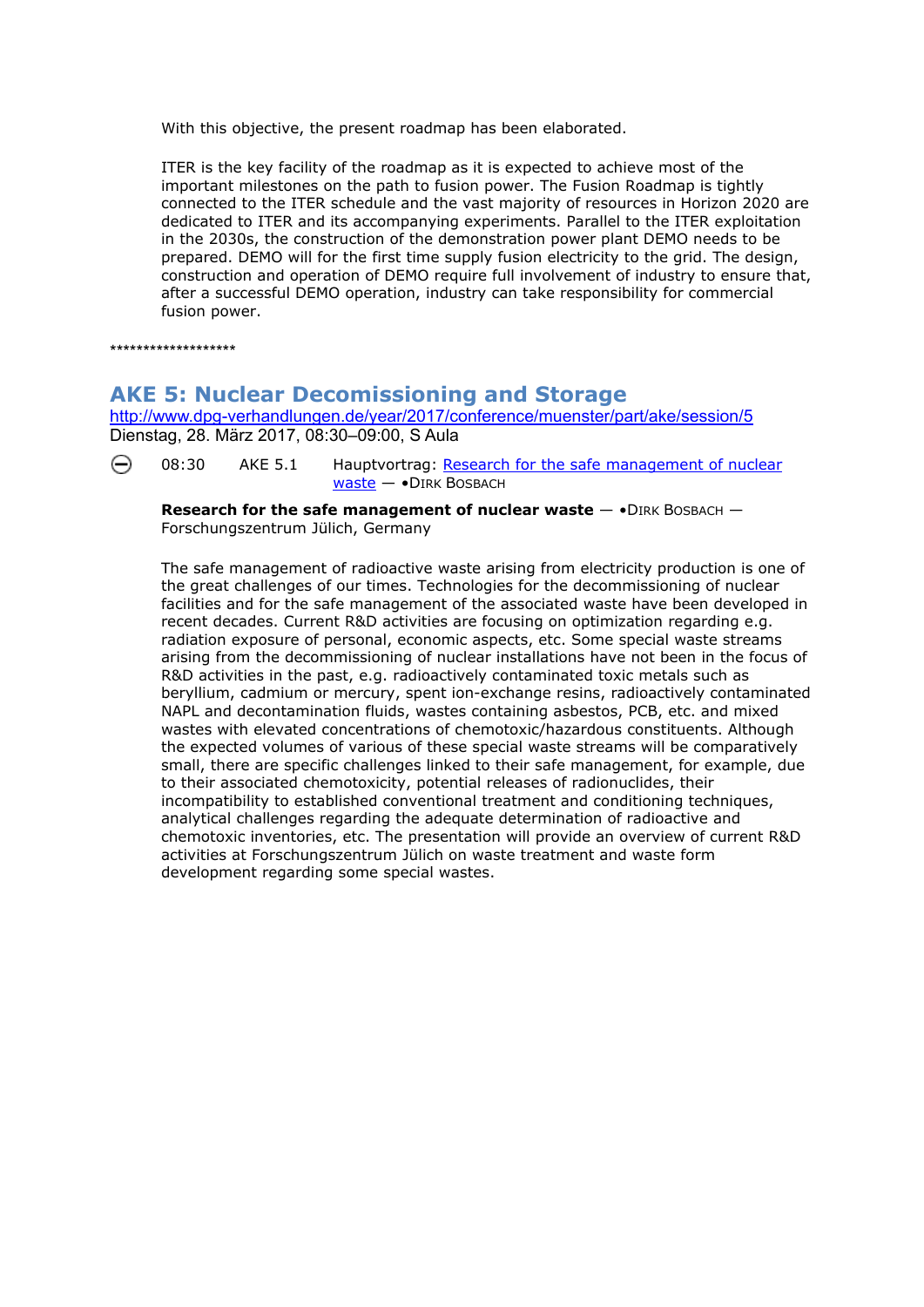## <span id="page-6-0"></span>**AKE 6: Renewable Energy (RE) : Wind Energy**

http://www.dpg-verhandlungen.de/year/2017/conference/muenster/part/ake/session/6 [Die](http://www.dpg-verhandlungen.de/year/2017/conference/muenster/part/ake/session/6/contribution/1)nstag, 28. März 2017, 09:00–10:00, S Aula

⊝ 09:00 AKE 6.1 Hauptvortrag: [Smarte Rotoren für kosteneffiziente](http://www.dpg-verhandlungen.de/year/2017/conference/muenster/part/ake/session/6/contribution/1)  [Windenergieanlagen](http://www.dpg-verhandlungen.de/year/2017/conference/muenster/part/ake/session/6/contribution/1) — •JAN TESSMER

**Smarte Rotoren für kosteneffiziente Windenergieanlagen** — •JAN TESSMER — DLR - Deutsches Zentrum für Luft- und Raumfahrt

Weltweit waren Ende 2015 Windenergieanlagen mit ca. 430 GW Gesamtleistung installiert, davon über 43 GW in Deutschland mit einem Anteil von rund 14 % an der Bruttostromerzeugung. Wesentlichen Vorteile von Windenergie sind niedrige Stromerzeugungskosten, globale Einsetzbarkeit und gute Regelbarkeit (Systemdienstleistungen).

Eines der wichtigsten Ziele der Forschung und Entwicklung ist eine weitere Kostenreduktion. Hierfür sind weitere Entwicklungen in der Anlagentechnik notwendig. Gewichtsreduktion und längere Lebensdauer durch neue Bauweisen und Werkstoffe unter Berücksichtigung genauerer Kenntnisse der Systemparameter bezüglich Elastizität und Strukturdynamik sind wesentliche Treiber bei der Kostenreduktion. Der Beitrag beleuchtet daher vertieft die Erforschung innovativer Rotorblatttechnologien im Rahmen aktueller Forschungsvorhaben.

Neue Methoden vom Designprozess bis zur automatisierten Produktion, das Verhalten neuer Komponenten im System der Gesamtwindenergieanlage und die Auswirkungen auf Akzeptanzkriterien (z.B. Lärm)müssen verifiziert und validiert werden bevor sie im industriellen Betrieb eingesetzt werden können. Der vom BMWi und dem Land Niedersachsen geförderte Aufbau einer Forschungsplattform (DFWind) wird in den kommenden Jahren eine Infrastruktur bereitstellen, die neben der phänomenologischen Untersuchung zwei hintereinander stehender Windturbinen sowie ihres Umfeldes auch die Erprobung und Qualifikation neuer Technologien und Methoden erlauben wird.

09:30 AKE 6.2 Hauptvortrag: Beiträge der Windphysik zum Ausbau der Windenergienutzung - • MARTIN KÜHN

⊖

**Beiträge der Windphysik zum Ausbau der Windenergienutzung** — •MARTIN KÜHN — ForWind - CvO Universität Oldenburg

auch an die Physik. Diese reichen von den räumlichen und zeitlichen Eigenschaften des energiemeteorologischen und systemdynamischen Aspekten der Netzintegration. In der Weiterentwicklung der Windenergie stellen sich eine Vielzahl spezifischer Fragen Kraftstoffs »Wind«, über die Energiewandlung im Konverter bis zu

Windenergiesystemen, d.h. Windparks, Windenergieanlagen und deren Komponenten. vom Rotorblatt über einzelne Windenergieanlagen bis zu großen Windparkverbünden. Kürzlich wurde vor diesem Hintergrund das »Forschungslabor für Turbulenz und Windenergiesysteme« (WindLab) der Universität Oldenburg eröffnet. Es dient der Erforschung turbulenter atmosphärischer Strömungen und deren Zusammenspiel mit ForscherInnen aus Physik, Meteorologie und Ingenieurwesen untersuchen grundlagenorientiert und angewandt die bisher nur lückenhaft verstandenen Turbulenzeigenschaften und -interaktionen auf unterschiedlichsten räumlichen Skalen

Die Forschungsprogrammatik gliedert sich in drei Schwerpunkte, in denen methodisch Windturbulenz, Simulationen und Experimente zur Interaktionen von Turbulenz und Windenergiesystemen und turbulenzkompensierende Regelungsverfahren. neuartige Lösungsansätze erarbeitet werden: Beschreibung und Modellierung der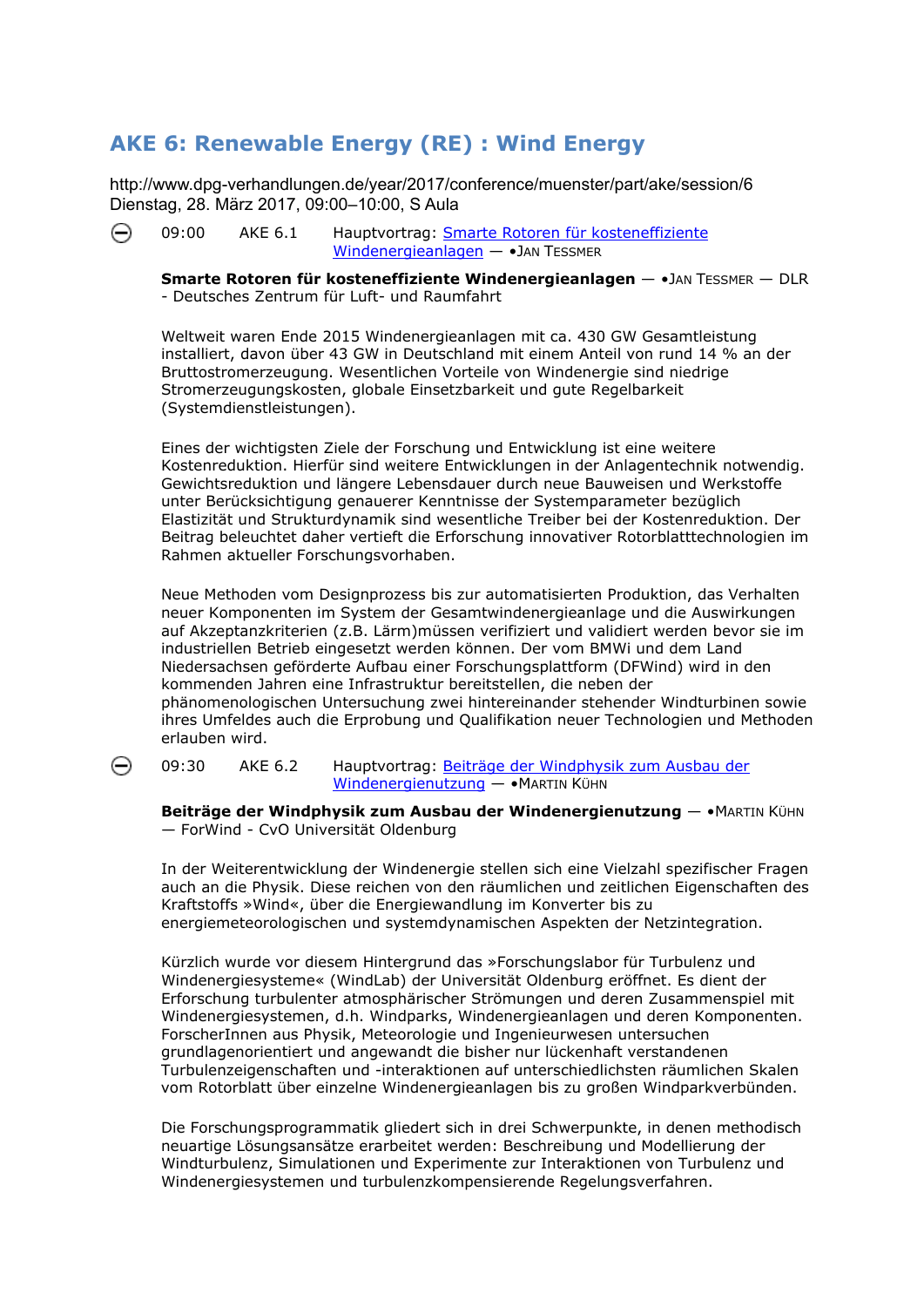<span id="page-7-0"></span>Resultierend sind wesentliche Beiträge zur Reduktion der durch Windturbulenz verursachten Kosten für Nutzung und Netzintegration von Windenergie zu erwarten.

#### **AKE 7: RE: Aspects of Intermittent Generation**

http://www.dpg-verhandlungen.de/year/2017/conference/muenster/part/ake/session/7 Dienstag, 28. März 2017, 10:00–10:30, S Aula

10:00 AKE 7.1 Der Beitrag wurde abgesagt.

⊖ 10:00 AKE 7.2 Hauptvortrag: Surplus electricity and storage under conditions of intermittent supply — •FRIEDRICH WAGNER

**Surplus electricity and storage under conditions of intermittent supply** — •FRIEDRICH WAGNER — Max Planck Institut für Plasmaphysik, Greifswald, Germany

used and scaled up to a 100% supply by intermittent renewable energy sources (iRES). accrues at high power levels. Curtailing surplus power to a large extent is found to be will be switched off. The German GHG emission targets for 2020 and beyond may be in Data from the German electricity system for the years 2010, 2012, 2013, and 2015 are In the average, 330 GW wind and PV power are required to meet a 100% target. A back-up system is necessary with the power of 89% of peak load. Surplus electricity uneconomic. Demand-side-management will suffer from the strong day-to-day variation of available surplus energy. A day storage is ineffective because of the daynight correlation of surplus power during winter. A seasonal storage loses its character when transformation losses are considered because it can contribute only after periods with excessive surplus production. The capacities to be installed stress the difficulty to base heat supply and mobility also on iRES generated electricity in the future. As the German energy transition replaces one CO2-free electricity supply system by another one no major reduction in CO2 emission can be expected till the last nuclear reactor jeopardy.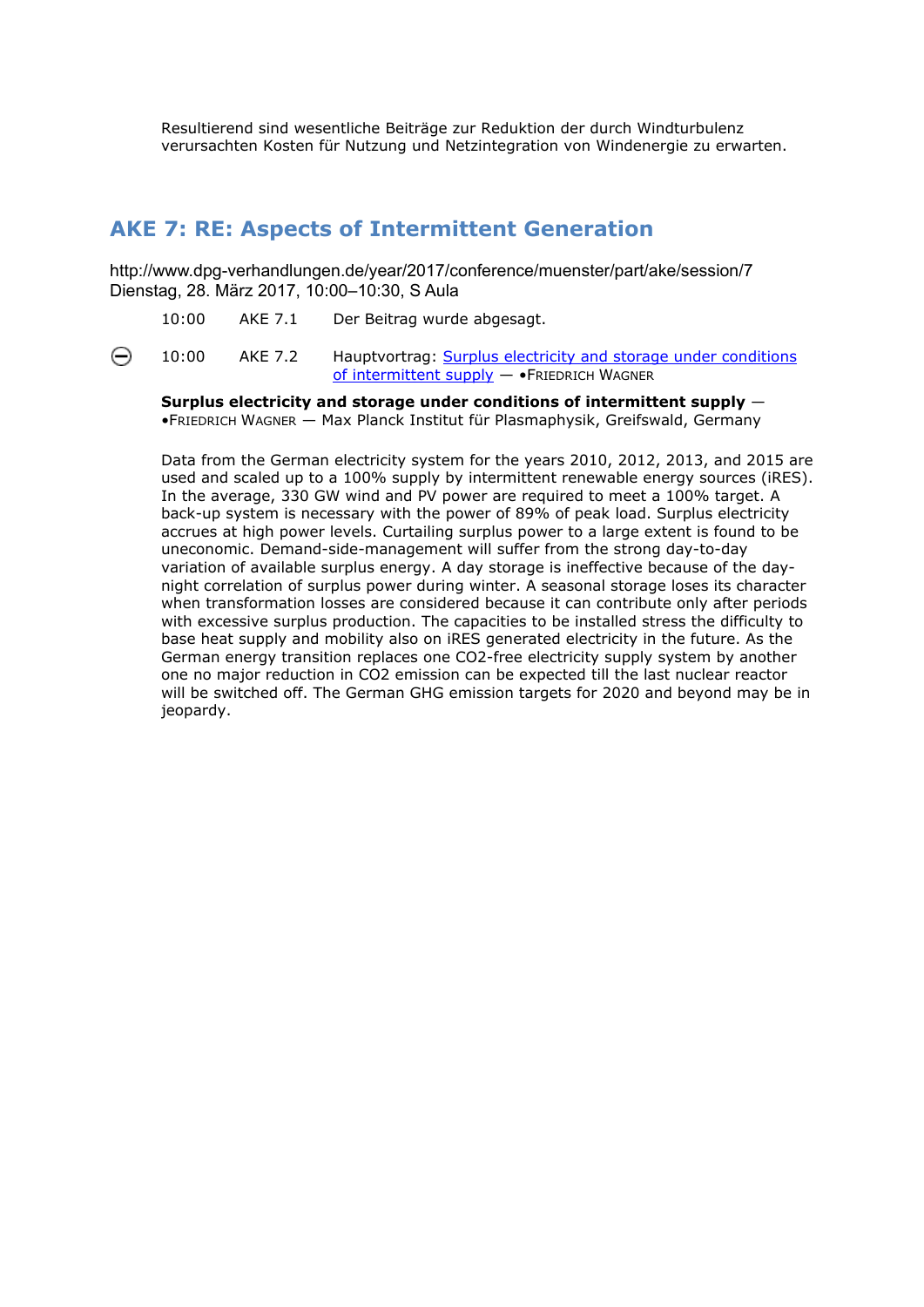#### <span id="page-8-0"></span>**AKE 8: Sector Coupling, Chemical Conversion and Storage of RE**

<http://www.dpg-verhandlungen.de/year/2017/conference/muenster/part/ake/session/8>

[Die](http://www.dpg-verhandlungen.de/year/2017/conference/muenster/part/ake/session/8/contribution/1)nstag, 28. März 2017, 11:00–13:00, S Aula

⊝

⊖

⊝ 11:00 AKE 8.1 Hauptvortrag: [Power to Gas Konzepte für die Energiewende](http://www.dpg-verhandlungen.de/year/2017/conference/muenster/part/ake/session/8/contribution/1) — •FRANK GRAF

**Power to Gas Konzepte für die Energiewende** — •FRANK GRAF — DVGW-Forschungsstelle am Engler-Bunte-Institut des Karlsruher Instituts für Technologie (KIT), Engler-Bunte-Ring 1 - 7, 76131 Karlsruhe

Ein zukünftig auf Windkraft und Solarenergie basierendes Energiesystem kommt ohne verschiedene Speichermöglichkeiten nicht aus. Power to Gas kann deshalb mittel- und langfristig einen wichtigen Beitrag zum Gelingen der Energiewende leisten. Die Speicher- und Verteilstruktur für Erdgas ist in Deutschland hervorragend ausgebaut und sehr gut als Speicherinfrastruktur für elektrische Energie geeignet. Die derzeit betriebenen Poren- und Kavernenspeicher für Erdgas in Deutschland haben ein Arbeitsgasvolumen von 24,1 Mrd. m3, was etwa einer chemischen Speicherleistung von 265 TWh entspricht. Neben Transport und Speicherung von großen Mengen an elektrischer Energie mit Hilfe der bestehenden Erdgasinfrastruktur kann über PtG-Prozesse auch regenerativer Kraftstoff erzeugt werden. Außerdem kann der Wärmemarkt mit einem Gas aus erneuerbaren Quellen versorgen werden. In den letzten Jahren wurden umfangreiche Forschungs- und Entwicklungsarbeiten durchgeführt und erste Praxiserfahrungen an mehreren Demonstrationsanlagen gesammelt. Im Beitrag werden die verschiedenen Aspekte erörtert.

11:30 AKE 8.2 Hauptvortrag: [Sektorenkopplung als Teil der Energieversorgung](http://www.dpg-verhandlungen.de/year/2017/conference/muenster/part/ake/session/8/contribution/2)  [von morgen](http://www.dpg-verhandlungen.de/year/2017/conference/muenster/part/ake/session/8/contribution/2) — •RENÉ SCHOOF

**Sektorenkopplung als Teil der Energieversorgung von morgen** — •RENÉ SCHOOF — Energy Storage Technology, Uniper Energy Storage GmbH, Ruhralleee 80, 45136 Essen

In einer künftigen Energieversorgung, die zunehmend auf erneuerbaren Energien aus Wind und Sonne basiert, wird es immer wichtiger, diese planbar bereitzustellen und zu transportieren. Neben Netzausbau und Speichertechnologien kann die Kopplung verschiedenster Sektoren wie Wärme, Gas, Mobilität, Industrie usw. einen wesentlichen Beitrag zum Gelingen dieser Systemtransformation beitragen. Darüber hinaus ist die Sektorenkopplung der Garant für das Erreichen einer CO2-neutralen Energienutzung zur Einhaltung der Klimaziele im Sinne von COP21.

**Was kann Sektorenkopplung leisten? Eine modellgestützte Analyse von Technologien und ihrer Potenziale** — •HANS CHRISTIAN GILS — Deutsches Zentrum für Luft- und Raumfahrt (DLR), Institut für Technische Thermodynamik, Stuttgart

Eine stärkere Verknüpfung von Strom-, Wärme-, Verkehrs- und Gassektor kann einen wesentlichen Beitrag zum Gelingen der Energiewende leisten. So können beispielsweise durch ein gesteuertes Laden von Elektrofahrzeugen, sowie einen optimierten Betrieb von Wärmepumpen und Kraft-Wärme-Kopplungs-Anlagen der Bedarf nach regelbaren Kraftwerken gesenkt, und Erzeugungsspitzen aus Windkraft- und Photovoltaikanlagen in höherem Maße genutzt werden. Im Zentrum des Vortrags steht die Analyse des wirtschaftlichen Potenzials verschiedener Sektorenkopplungstechnologien in einem überwiegend auf fluktuierenden Quellen basierenden Energieversorgungssystem in Deutschland. Die Untersuchungen stützen sich auf die Anwendung des DLR-Energiesystemmodells REMix, und behandeln auch die Frage, wie die Sektorenkopplung mit anderen Technologieoptionen, z.B. einem erweiterten

<sup>12:00</sup> AKE 8.3 Eingeladener Vortrag: [Was kann Sektorenkopplung leisten? Eine](http://www.dpg-verhandlungen.de/year/2017/conference/muenster/part/ake/session/8/contribution/3)  [modellgestützte Analyse von Technologien und ihrer Potenziale](http://www.dpg-verhandlungen.de/year/2017/conference/muenster/part/ake/session/8/contribution/3) — •HANS CHRISTIAN GILS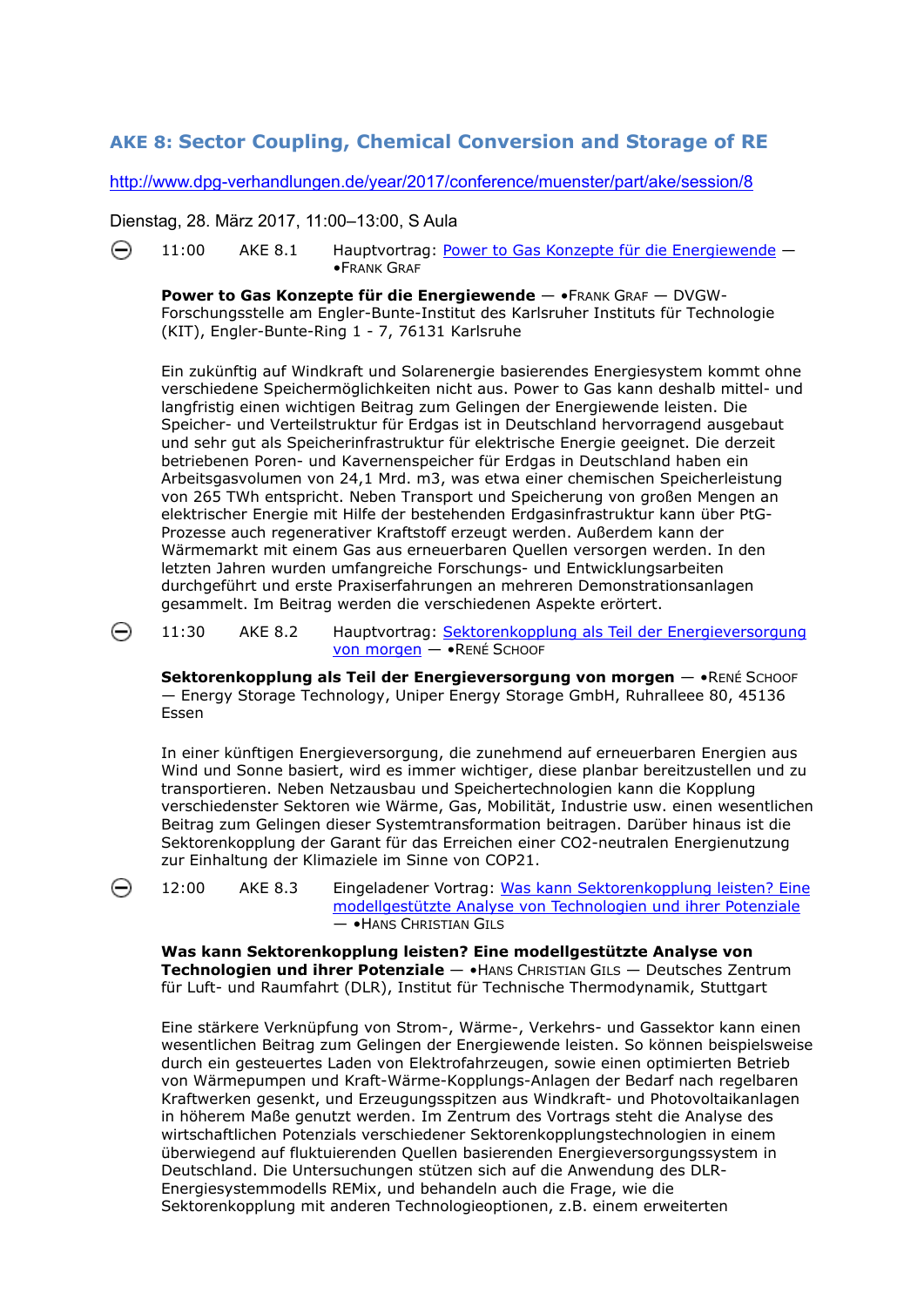Stromnetzausbau und dem Import regelbaren erneuerbaren Stroms, wechselwirkt.

12:30 AKE 8.4 Direct  $CO<sub>2</sub>$ -Methanation of flue gas emitted by conventional [power plants](http://www.dpg-verhandlungen.de/year/2017/conference/muenster/part/ake/session/8/contribution/4) — •JOHANNES ISRAEL, FABIAN RACHOW, CAROLA SCHWIERTZ, EVGENIA CHARLAFTI, KLAUS MUELLER, and DIETER **SCHMEIBER** 

**Direct CO2-Methanation of flue gas emitted by conventional power plants** —  $\bullet$ Johannes Israel<sup>1</sup>, Fabian Rachow<sup>1</sup>, Carola Schwiertz<sup>1</sup>, Evgenia Charlafti<sup>2</sup>, Klaus MUELLER<sup>1</sup>, and DIETER SCHMEIBER<sup>1</sup>  $-$  <sup>1</sup>BTU Cottbus - Senftenberg, Konrad-Wachsmann-Allee 17, 03046 Cottbus  $-$  <sup>2</sup>TU Berlin, Ackerstraße 76, 13355 Berlin

The catalytic conversion of  $CO<sub>2</sub>$  with H<sub>2</sub> into CH<sub>4</sub> is possible by the Sabatier reaction  $CO<sub>2</sub>+4H<sub>2</sub> \rightarrow CH<sub>4</sub>+2H<sub>2</sub>$ . Using excess energy from renewable electricity generation, this approach offers an opportunity for recycling of  $CO<sub>2</sub>$  as synthetic natural gas.

In a new concept, we investigate the performance of the Sabatier reaction as direct methanation of flue gas, emitted by conventional power plants. We investigate the Sabatier process in an upscaled system, with a maximum input flow rate of 45  $Nm<sup>3</sup>/h$ Gas. The performance is investigated in a simulated composition of flue gas and under real conditions at a lignite power plant in Schwarze Pumpe, Brandenburg, Germany.

We can achieve a  $CO<sub>2</sub>$ -conversion of up to 90%, with approx. 100% selectivity towards  $CH<sub>4</sub>$ . Under flue gas conditions and at a certain limit of gas flow the system is operated at an autothermal running modus, a steady state equilibrium of exothermic heat production and thermal flow that needs neither external annealing nor cooling.

⊖

12:45 AKE 8.5 [Synthesis of Methanol from](http://www.dpg-verhandlungen.de/year/2017/conference/muenster/part/ake/session/8/contribution/5) CO<sub>2</sub> for Power-to-Liquid applications — •FABIAN RACHOW, MORITZ HAGENDORF, KLAUS MÜLLER, and DIETER **SCHMEIBER** 

**Synthesis of Methanol from** *CO***2 for Power-to-Liquid applications** — •FABIAN RACHOW, MORITZ HAGENDORF, KLAUS MÜLLER, and DIETER SCHMEIßER — Brandenburgische Technische Universität Cottbus - Senftenberg, Angewandte Physik-Sensorik, Konrad-Wachsmann-Allee 17, 03046 Cottbus, Germany

The direct synthesis of methanol  $[CO_2 + 3H_2 \rightleftharpoons CH_3OH + H_2O]$  represent a possibility to reduce the global *CO*<sub>2</sub>-emission by recycling the *CO*<sub>2</sub> and also to store excess energy from renewable energy sources into a common fuel or chemical feedstock (Power-to-Liquid). For an acceptable conversion rate of *CO*<sub>2</sub> a catalyst is needed, together with high temperatures ( $>200°C$ ) and high pressure (50-200bar). Methanol is normally produced form synthesis gas, a mixture of *CO* and *H*2. By directly using *CO*2 for the exothermic reaction, we avoid the conversion of *CO*<sub>2</sub> to *CO* by the reversed water gas shift reaction. We also present new concepts for the conversion from *CO*<sub>2</sub>-rich flue gases, eliminating the need for a separation of the *CO*2. The concept is backed up by measurements in laboratory scale. Here we use a *Cu−ZnO* catalyst on a *ZrO*<sub>2</sub> substrate prepared by impregnation and compare the results with commercially available catalysts. We achieved a conversion of around 7% and a selectivity of 60% at a temperature of 240°C and 45bar. The reaction is thermodynamically limited with a maximum conversion rate of 15% at 250°C and 50bar. The conversion and the selectivity towards methanol is highly influenced by the catalyst used, the temperature, the pressure as well as the flow rate of the reactants.

⊝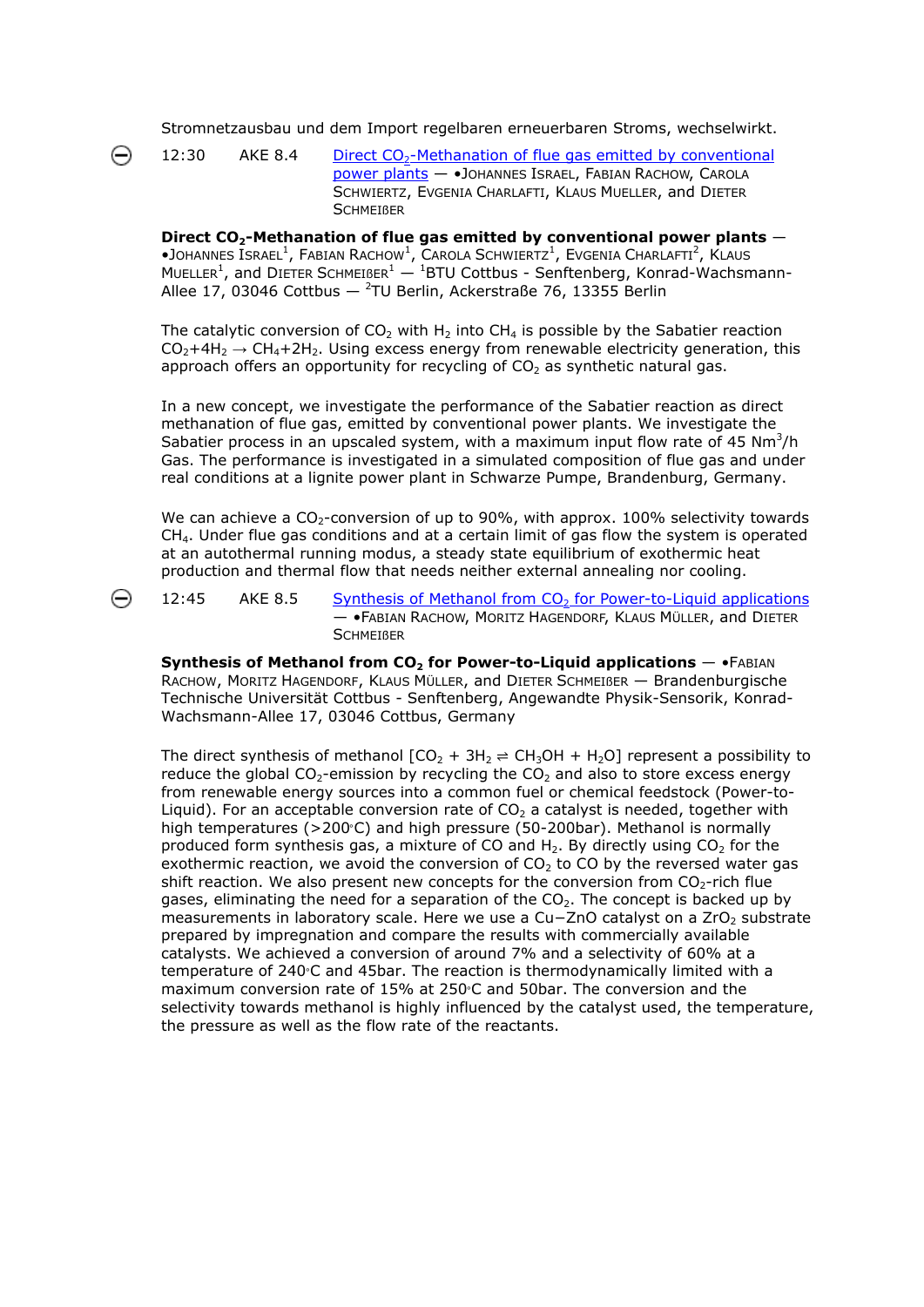# <span id="page-10-0"></span>**AKE 9: Alternative Fuels for Air Traffic**

<http://www.dpg-verhandlungen.de/year/2017/conference/muenster/part/ake/session/9> [Die](http://www.dpg-verhandlungen.de/year/2017/conference/muenster/part/ake/session/9/contribution/1)nstag, 28. März 2017, 16:45–17:15, S 8

⊝ 16:45 AKE 9.1 Hauptvortrag: [Verändern alternative Treibstoffe die Emissionen](http://www.dpg-verhandlungen.de/year/2017/conference/muenster/part/ake/session/9/contribution/1)  [des Luftverkehrs und seine Klimawirkung?](http://www.dpg-verhandlungen.de/year/2017/conference/muenster/part/ake/session/9/contribution/1) — •CHRISTIANE VOIGT

**Verändern alternative Treibstoffe die Emissionen des Luftverkehrs und seine Klimawirkung?** — •CHRISTIANE VOIGT — Deutsches Zentrum für Luft- und Raumfahrt (DLR), Oberpfaffenhofen, Deutschland — Johannes Gutenberg-Universität, Mainz, Deutschland

Hohe Wachstumsraten im Luftverkehr erfordern eine umfassende Kenntnis der Wirkung des Luftverkehrs auf die Atmosphäre und das Klima. Aktuelle Prognosen erwarten eine Verdopplung der CO2 Emissionen des Luftverkehrs bis 2050, daher setzten internationale Luftverkehrsorganisationen (IATA, ACARE) ambitionierte Ziele, die Emissionen des Luftverkehrs deutlich zu reduzieren. Nationale Luftfahrtbehörden streben z.B. mit dem "Biofuel Flightpath" eine Erhöhung des Anteils an alternativen Treibstoffen im Luftverkehr an. Alternative Treibstoffe besitzen einen niedrigeren Aromatengehalt, welcher die Verbrennungsprozesse im Triebwerk modifiziert und somit einen Effekt auf die Emissionen haben kann. Die Emissionen alternativer Treibstoffe im Luftverkehr und ihre Wirkung auf Atmosphäre und Klima sind bislang jedoch wenig untersucht und daher das Ziel aktueller Forschung. Der Vortrag zeigt neue Ergebnisse von Flugzeugmessungen im Abgasstrahl von Jets, die mit Bio- oder synthetischen Treibstoffen betankt wurden. Die Partikel und Spurengas-Emissionen alternativer Treibstoffe wurden im Abstand von 100 m hinter voranfliegenen Test-Flugzeugen gemessen und quantifiziert. Ihre Wirkung auf die Bildung und Lebensdauer von Kondensstreifen wird untersucht und das Klima-Potenzial alternativer Treibstoffe wird diskutiert.

## AKE 10: Future Perspectives: CO<sub>2</sub>-Storage

<http://www.dpg-verhandlungen.de/year/2017/conference/muenster/part/ake/session/10> [Die](http://www.dpg-verhandlungen.de/year/2017/conference/muenster/part/ake/session/10/contribution/1)nstag, 28. März 2017, 17:15–17:45, S 8

⊝ 17:15 AKE  $10.1$  Hauptvortrag: Geological CO<sub>2</sub> storage - concepts and state of [knowledge](http://www.dpg-verhandlungen.de/year/2017/conference/muenster/part/ake/session/10/contribution/1) — •AXEL LIEBSCHER

**Geological CO2 storage - concepts and state of knowledge** — •AXEL LIEBSCHER — Deutsches GeoForschungsZentrum, Potsdam, Germany

The German national climate targets aim at 80-95% reduction of greenhouse gas emissions by 2050. To reach these targets, additional and intensified measures for greenhouse gas reduction are necessary, which have to cover all emission sources and sectors. To limit global warming to significantly  $\langle 2 \cdot C \rangle$  by end of the century so-called negative emissions are necessary in the second half of the century in all likelihood. Long-term geological storage of  $CO<sub>2</sub>$ , captured at emission sources, is an essential measure within the portfolio of emission reduction technologies. In combination with biomass it is the only currently available technique that allows for negative emissions in climate relevant quantities. Currently, 15 industrial scale projects store 30 Mt of  $CO<sub>2</sub>$  per year worldwide. The longest operating  $CO<sub>2</sub>$  stoarge project is "Sleipner" offshore Norway, which stores 1 Mt of  $CO<sub>2</sub>$  per year since 1996. In Germany, experiences on geological CO<sub>2</sub> storage has been gained at the pilot site Ketzin, where  $\sim$  67 kt of  $CO<sub>2</sub>$  have been stored between 2008 and 2013. Storage reservoirs are typically porous rocks (either depleted hydrocarbon reservoirs or saline aquifers) at > 1000 m depth that are overlain by impermeable cap rocks. Crucial to any storage project is a sitespecific monitoring concept, based on geochemical and geophysical methods. With such a system, surveilance of the storage system, detection of even small amounts of  $CO<sub>2</sub>$  and sound prediction of long-term behaviour is possible.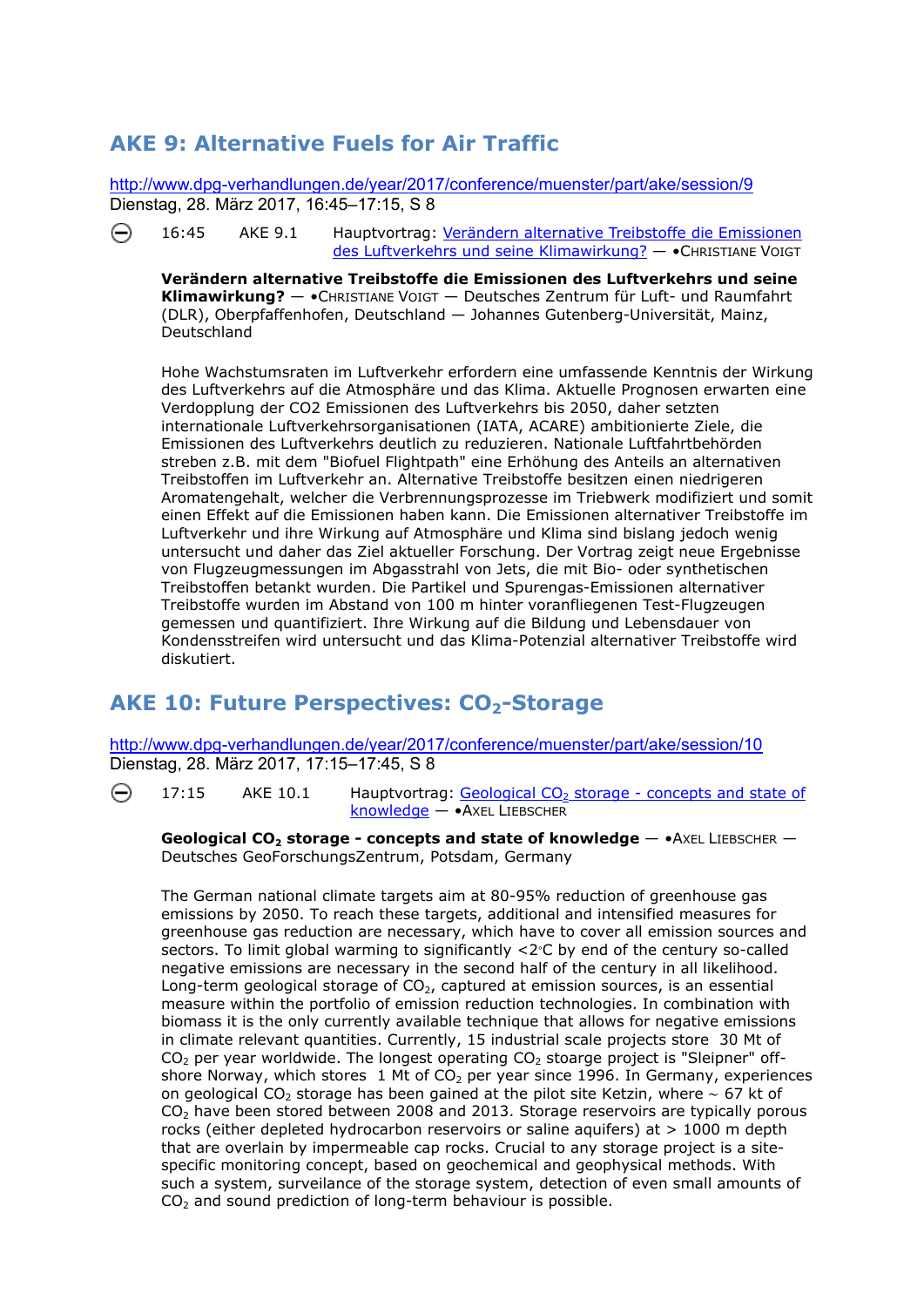#### <span id="page-11-0"></span>**AKE 11: Nuclear Energy and Security (Joint Session AKE-AGA)**

<http://www.dpg-verhandlungen.de/year/2017/conference/muenster/part/ake/session/11> [Mitt](http://www.dpg-verhandlungen.de/year/2017/conference/muenster/part/ake/session/11/contribution/1)woch, 29. März 2017, 16:45–18:15, S Aula

⊝ 16:45 AKE 11.1 Hauptvortrag: [Nuclear Power and Nuclear Safety Post](http://www.dpg-verhandlungen.de/year/2017/conference/muenster/part/ake/session/11/contribution/1)  [Fukushima](http://www.dpg-verhandlungen.de/year/2017/conference/muenster/part/ake/session/11/contribution/1) — •CHRISTOPH PISTNER and MATTHIAS ENGLERT

**Nuclear Power and Nuclear Safety Post Fukushima** — •CHRISTOPH PISTNER and MATTHIAS ENGLERT — Öko-Institut e.V., Rheinstraße 95, 64295 Darmstadt

On March 11, 2011, the second "major accident" in a civilian nuclear power plant after Chernobyl took place in Fukushima Dai-ichi. A major earthquake and resulting tsunami lead to a core melt in three reactors and the following relocation of more than 100.000 residents. But still, worldwide there are 450 nuclear reactors operational today. Safety checks like the EU-Stresstest took place after Fukushima and possibilities for optimization have been identified basically everywhere. Fukushima emphasized the importance of taking natural events more thoroughly into account and led to the implementation of additional safety equipment. But still, events from internal and external causes continue to happen frequently. In addition to these "conventional" safety problems, also other threats gain in importance. Besides the danger of terrorist attacks on nuclear facilities, also the deterioration of the institutional environment due to a military or economic crisis has to be taken into account. Thus, nuclear power remains to be a technology with the inherent potential for catastrophic accidents.

17:15 AKE 11.2 Hauptvortrag: [Safeguards and Non-Proliferation experience](http://www.dpg-verhandlungen.de/year/2017/conference/muenster/part/ake/session/11/contribution/2)  [from an IAEA perspective](http://www.dpg-verhandlungen.de/year/2017/conference/muenster/part/ake/session/11/contribution/2) - TARIQ RAUF

**Safeguards and Non-Proliferation experience from an IAEA perspective** — •TARIQ RAUF — formerly IAEA, Head Verification and Security Policy, Vienna

The International Atomic Energy Agency (IAEA) has been implementing nuclear safeguards for more than half a century covering peaceful nuclear activities. IAEA safeguards are implemented in States pursuant to legal authority from the IAEA Statute and bilateral, regional and international nuclear non-proliferation treaties and agreements; and are set of technical measures that allow the IAEA to independently verify a State's legal commitment not to divert nuclear material from peaceful nuclear activities to nuclear weapons or other nuclear explosive devices. In 1991, the IAEA safeguards system suffered a massive shock when it was discovered that Iraq was running an heretofore undetected parallel undeclared nuclear (weapon acquisition) programme. As a result, the IAEA safeguards system was strengthened based on a combination of expanded information and technical measures through the Additional Protocol (to safeguards agreements). Further challenges to the IAEA safeguards system came during 1992 through 2015, from the DPRK, Iran, Libya, South Korea and Syria. This presentation describes the structure and technical elements of safegu ards, including implementation in high-priority cases.

⊝

⊝

17:45 AKE 11.3 Hauptvortrag: [Civil Nuclear Power - The Cyber Security](http://www.dpg-verhandlungen.de/year/2017/conference/muenster/part/ake/session/11/contribution/3)  [Perspective](http://www.dpg-verhandlungen.de/year/2017/conference/muenster/part/ake/session/11/contribution/3) — •GUIDO GLUSCHKE

**Civil Nuclear Power - The Cyber Security Perspective** — •GUIDO GLUSCHKE — Institute for Security and Safety at the Brandenburg University of Applied Sciences, Potsdam, Germany

The talk will discuss the situation at nuclear facilities in the digital age. It will elaborate on the cyber-related challenges of the safety and security domains. Furthermore, the talk will introduce the concept of design basis threat which represents the IAEA methodology for risk treatment in terms of physical protection and will have a look how cyber fits into this model. Finally, some international initiatives on cyber security will be presented.